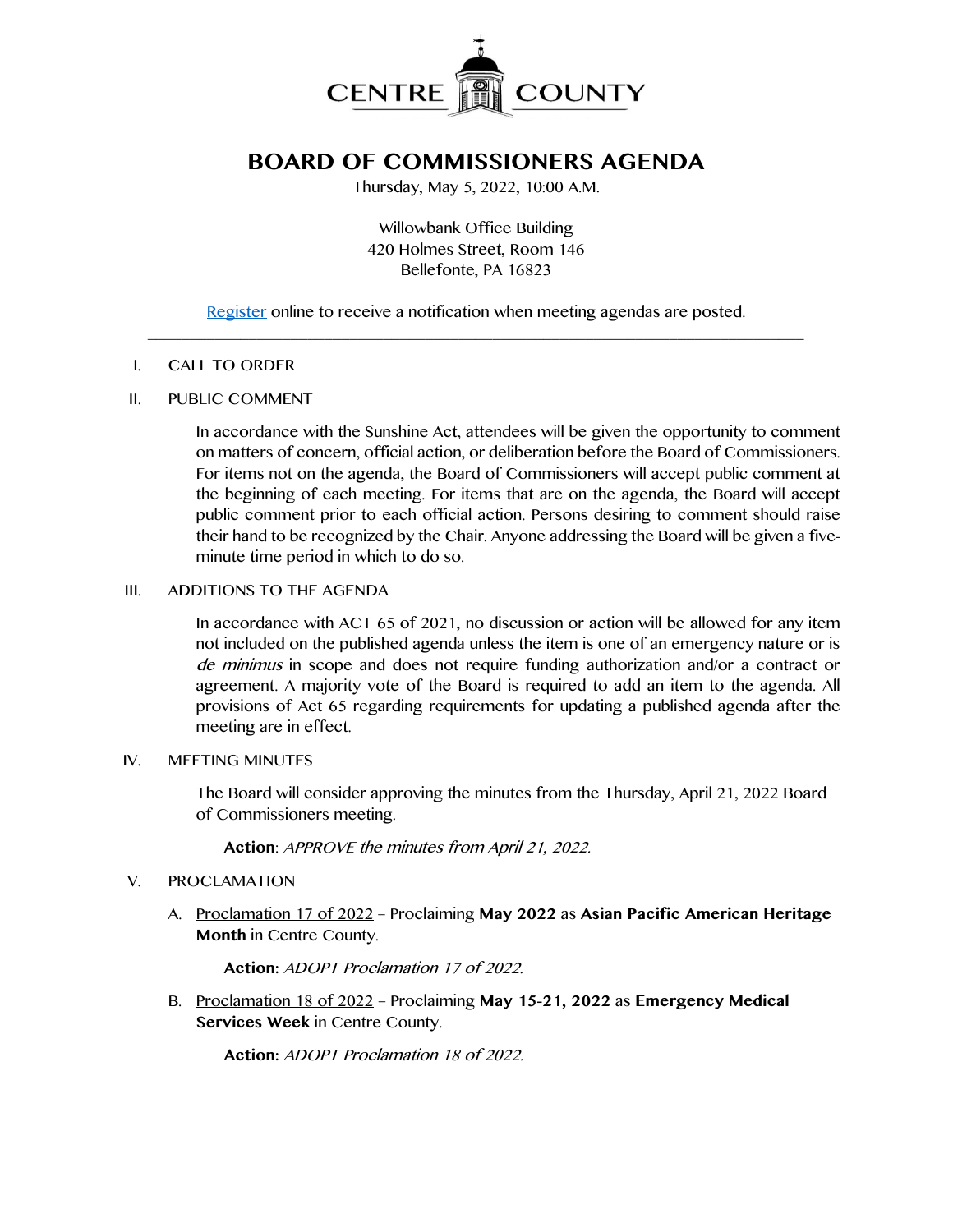- VI. PERSONNEL ITEMS
	- A. Commissioners
		- i. Consider approval of the promotion/change in title for Erin Good from full-time Staff Assistant Commissioners, Commissioners, (p.c. #12, non-exempt), at SG-N10G(07)-- \$18.09/hour to full-time Executive Office Supervisor, Commissioners, (p.c. #07, exempt, replacing N. Smith), at S54A(01)--\$51,500.80/annum, effective May 22, 2022, pay period 12. Salary budget savings for 2022 \$752, annualized salary savings for 2023 \$2,933 – Dept. 111.
		- ii. Consider approval of the personnel requisition for full-time Staff Assistant Commissioners, Commissioners, (p.c. #12, non-exempt, replacing E. Good), at SG-N10, effective retro to May 3, 2022, pay period 10 – Dept. 111.
		- iii. Consider approval of the personnel requisition for on-call/occasional Senior Advisor, Commissioners, (p.c. #05, non-exempt, new), at SG-S68, effective May 8, 2022, pay period 11 – Dept. 111.

# **Action:** APPROVE the Commissioners items i-iii.

- B. Correctional Facility
	- i. Consider approval of the personnel requisition for full-time Corrections Officer, Correctional Facility, (p.c. #91, non-exempt, replacing D. Orwig), at SG-N10, effective retro to April 27, 2022, pay period 10 – Dept. 333.
	- ii. Consider approval of the personnel requisition for full-time Corrections Officer, Correctional Facility, (p.c. #72, non-exempt, replacing E. VanGorder), at SG-N10, effective retro to April 27, 2022, pay period 10 – Dept. 333.
	- iii. Consider approval of the promotion/change in department/title for Thomas Buchanan from part-time Deputy Sheriff/Security 60%, Sheriff, (p.c. #15, nonexempt), at SG-N08B(02)--\$15.07/hour to full-time Corrections Officer, Correctional Facility, (p.c. #111, non-exempt, replacing J. Kline), at SG-N10A(01)--\$17.50/hour, effective May 8, 2022, pay period 11. Conditional upon satisfactory completion of pre-employment requirements. Salary budget savings for 2022 \$5,761, annualized salary impact for 2023 \$1,498 - Dept. 333.
	- iv. Consider approval of the appointment for Stephanie L. Rodriguez, to full-time Corrections Officer, Correctional Facility, (p.c. #38, non-exempt, replacing C. Ripple), at SG-N10A(02)--\$18.00/hour, effective May 9, 2022, pay period 11. Conditional upon satisfactory completion of pre-employment requirements. Salary budget impact for 2022 \$1,543, annualized salary impact for 2023 \$2,538 - Dept. 333.
	- v. Consider approval of the appointment for Kyle L. Watro, to full-time Corrections Officer, Correctional Facility, (p.c. #12, non-exempt, replacing J. Yedlosky), at SG-N10A(02)--\$18.00/hour, effective May 9, 2022, pay period 11. Conditional upon satisfactory completion of pre-employment requirements. Salary budget impact for 2022 \$681, annualized salary impact for 2023 \$416 - Dept. 333.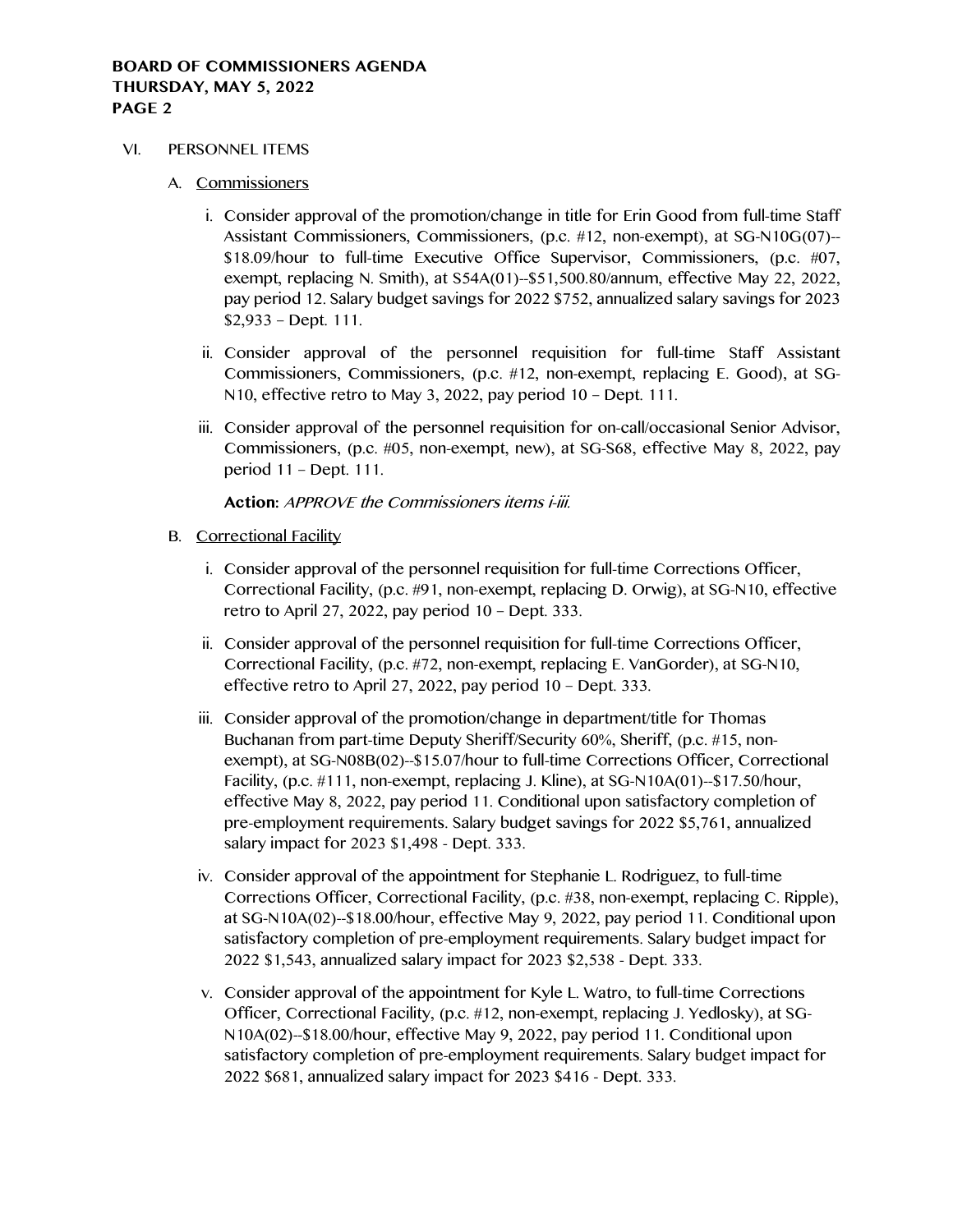- vi. Consider approval of the appointment for Graham A. Dicken, to full-time Corrections Officer, Correctional Facility, (p.c. #60, non-exempt, replacing J. Decker), at SG-N10X(01)--\$17.50/hour, effective May 9, 2022, pay period 11. Conditional upon satisfactory completion of pre-employment requirements. Salary budget savings for 2022 \$10,124, annualized salary impact for 2023 \$1,498 - Dept. 333.
- vii. Consider approval of the appointment for David Watkins IV, to full-time Corrections Officer, Correctional Facility, (p.c. #44, non-exempt, replacing D. Weidel), at SG-N10X(01)--\$17.50/hour, effective May 9, 2022, pay period 11. Conditional upon satisfactory completion of pre-employment requirements. Salary budget savings for 2022 \$6,284, annualized salary savings for 2023 \$2,912 - Dept. 333.
- viii. Consider approval of the appointment for Billi B. Hoover, to full-time Corrections Officer, Correctional Facility, (p.c. #92, non-exempt, replacing C. Bickel), at SG-N10X(01)--\$17.50/hour, effective May 9, 2022, pay period 11. Conditional upon satisfactory completion of pre-employment requirements. Salary budget savings for 2022 \$4,130, annualized salary impact for 2023 \$1,498 - Dept. 333.

# **Action:** APPROVE the Correctional Facility items i-viii.

C. Court Administration – Consider approval of the new job description for the position of Courtroom Technician, Court Administration, SG-N18, effective May 5, 2022, pay period 10 – Dept. 271.

# **Action:** APPROVE the new job description for Courtroom Technician.

D. Elections & Voter Registration – Consider approval of the appointment for Sharon A. Johnson, Temporary Elections Worker, Elections, (p.c. #12, non-exempt, replacing K. Asbury), at SG-N02A(01)--\$11.38/hour, effective retro to May 2, 2022, pay period 10 – Dept. 131.

# **Action:** APPROVE the retroactive appointment for Sharon Johnson.

# E. Human Services

i. Adult Services – Consider approval of the personnel requisition for full-time Caseworker 1-Adult Services, Adult Services, (p.c. #12, non-exempt, replacing B. Cates), at SG-N10, effective retro to April 28, 2022, pay period 10 – Dept. 501.

# **Action:** APPROVE the personnel requisition for Adult Services.

- ii. Children & Youth Services
	- 1. Consider approval of the personnel requisition for full-time Fiscal Technician, C&YS, (p.c. #43, non-exempt, replacing A. Urbanski), at SG-N11, effective retro to April 21, 2022, pay period 9 – Dept. 511.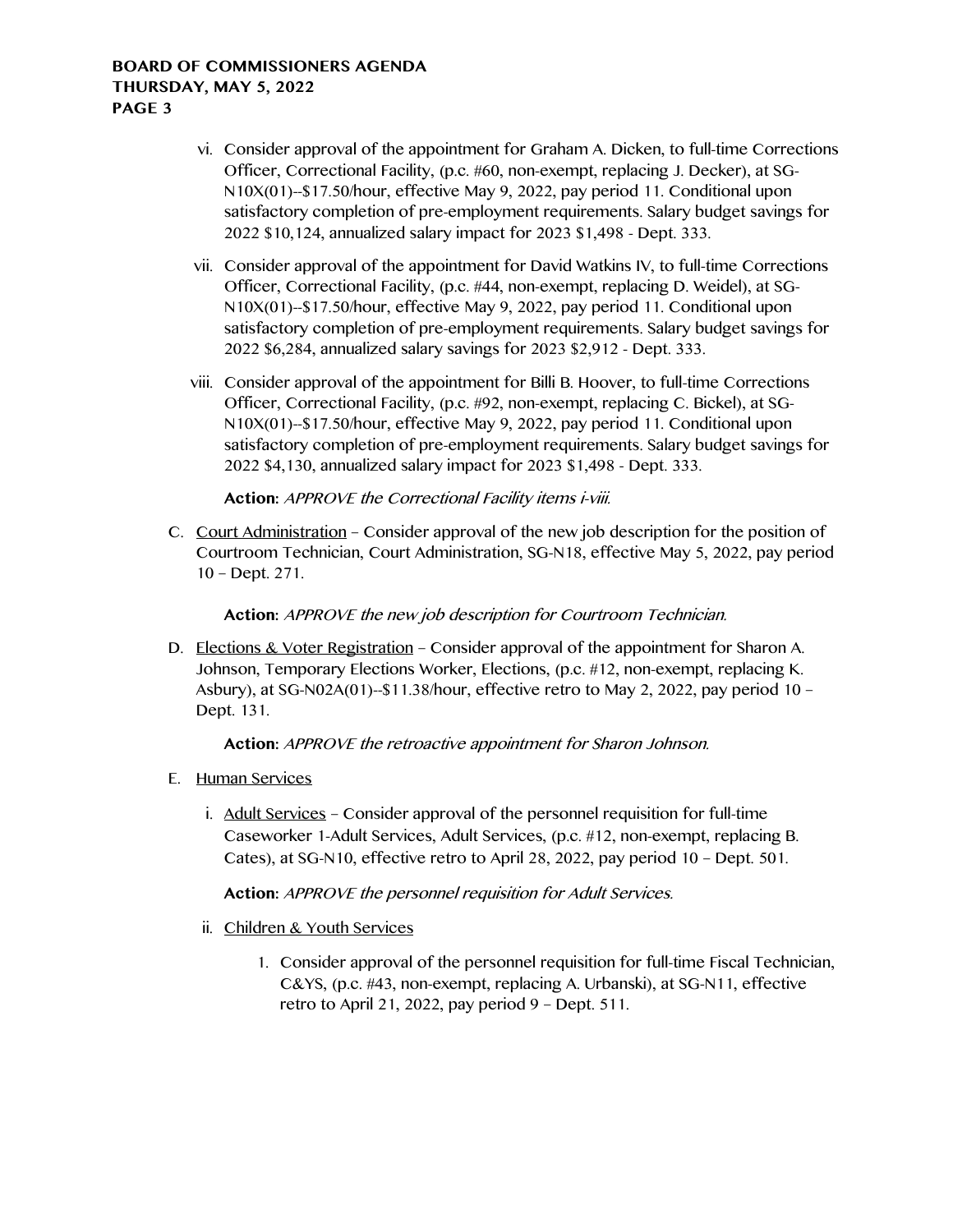- 2. Consider approval of the appointment for Hannah R. McIntyre, full-time Caseworker 1, Children & Youth Services, (p.c. #33, non-exempt, replacing K. Brown), at SG-N11A(01)--\$16.90/hour, effective May 9, 2022, pay period 11. Conditional upon satisfactory completion of pre-employment requirements. Salary budget impact for 2022 \$979, annualized salary impact for 2023 \$0 - Dept. 511.
- 3. Consider approval of the appointment for Theresa R. Hencinski, full-time Caseworker 1, Children & Youth Services, (p.c. #52, non-exempt, replacing M. Graham), at SG-N11A(01)--\$16.90/hour, effective June 6, 2022, pay period 13. Conditional upon satisfactory completion of pre-employment requirements. Salary budget savings for 2022 \$2,400, annualized salary impact for 2023 \$0 - Dept. 511.
- 4. Consider approval of the promotion/change in title for Isabella R. Taffera, from temporary Casework Intern, C&YS, (p.c. #36, non-exempt), at SG-N06A(01)--\$13.55/hour to full-time Caseworker 1, C&YS, (p.c. #24, nonexempt, replacing J. Long), at SG-N11A(01)--\$16.90/hour, effective May 17, 2022, pay period 11. Salary budget savings for 2022 \$12,883, annualized salary impact for 2023 \$0 - Dept. 511.

**Action:** APPROVE the C&YS items 1-4.

iii.  $MH/D/EL$  – Consider approval of the personnel requisition for full-time Caseworker 1, MH/ID/EI, (p.c. #09, non-exempt, replacing M. Acuna), at SG-N10, effective retro to May 2, 2022, pay period 10 – Dept. 561.

**Action:** APPROVE the personnel requisition for MH/ID/EI.

- F. Human Resources Employment Report
- VII. REPORT ON JUDICIAL PERSONNEL ITEMS
	- A. Court Administration President Judge Pamela Ruest has approved the personnel requisition for full-time Courtroom Technician, Court Administration, (p.c. #24, nonexempt, replacing T. Bitsko), at SG-N18, effective May 5, 2022, pay period 10 – Dept. 271.
	- B. Probation President Judge Pamela Ruest has approved the personnel requisition for fulltime School Based Juvenile Probation Officer-PO2, Probation, (p.c. #21, non-exempt, replacing M. Hertlein), at SG-N15, effective April 28, 2022, pay period 10 – Dept. 301.

### VIII. REPORT ON ROW OFFICE PERSONNEL ITEMS

Sheriff – Sheriff Bryan Sampsel has approved the personnel requisition for part-time Deputy Sheriff/Security 60%, Sheriff, (p.c. #15, non–exempt, replacing T. Buchanan), at SG-N08, effective April 26, 2022, pay period 10 – Dept. 211.